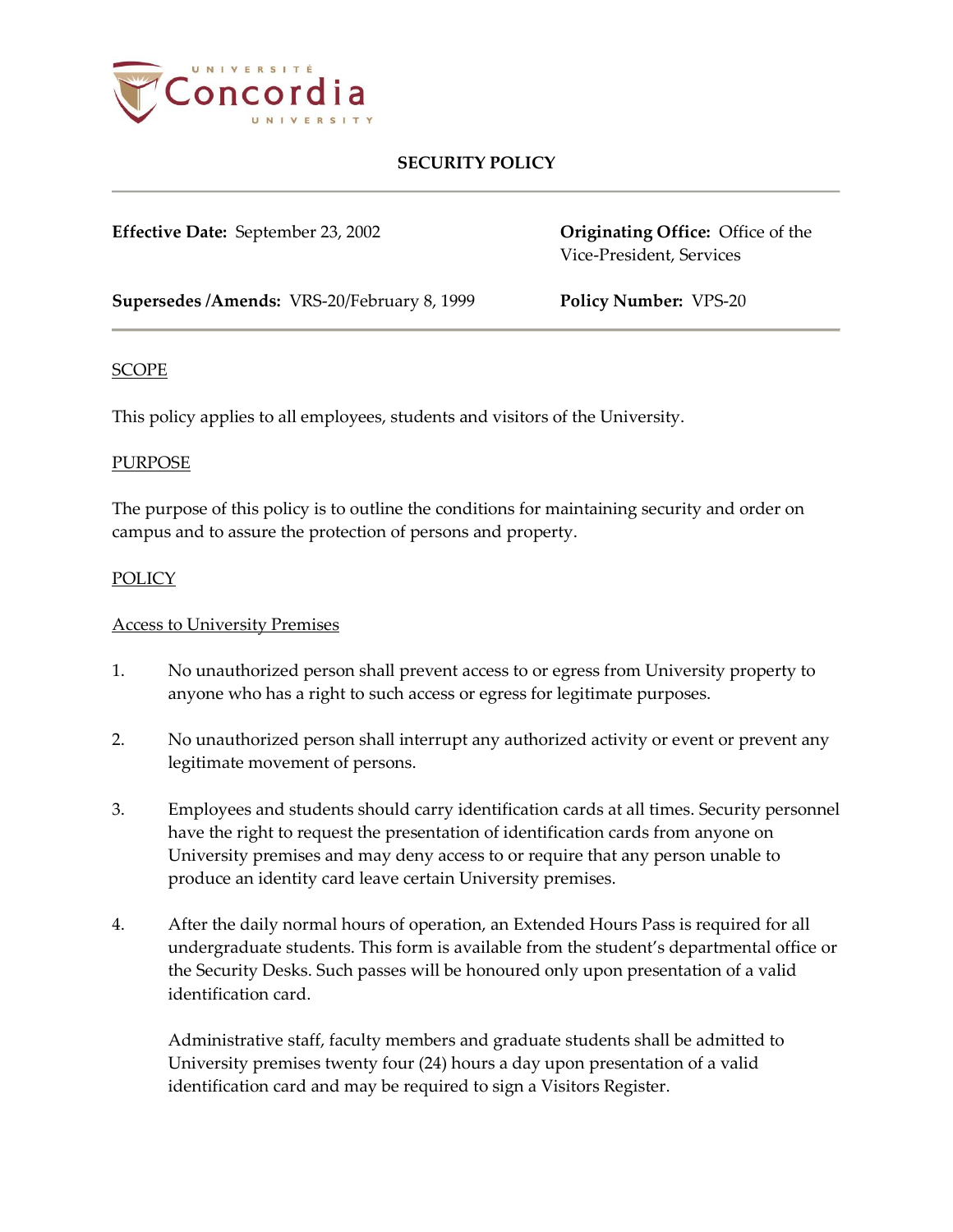

### Page **2** of **6**

- 5. The use of University premises, other than offices and laboratories, must be authorized by the Dean of Students Office or by Conference Services. Security personnel may refuse access or require individuals or groups to leave an area if no authorization has been given or if the individual or group refuses to respect the regulations of the University or any Federal, Provincial or Municipal law or regulation.
- 6. The Security Department is responsible for unlocking doors for occupants only. Access by other persons will be granted only after written consent by the occupant has been sent to the Security Department and approved by the Director of Security or delegate.

#### Removal of Equipment and Materials

7. Removal of University equipment and materials must be accompanied by an Equipments and Materials Exit Pass which may be obtained from departmental offices or the Security Desks. Failure to present the Exit Pass will result in the equipment or materials being held by Security personnel.

#### Securing of Space and Facilities

- 8. The persons or departments assigned space or facilities shall be responsible for ensuring that such areas are properly secured when not occupied or not in use.
- 9. When buildings, offices and other areas are equipped with alarms, the occupants will be instructed by Security personnel on how to operate and use the equipment. Occupants of such premises must:
	- a. Identify themselves in person or by telephone to Security personnel prior to entering the secured premises and deactivating the alarm;
	- b. Inform the Security Desk by telephone when exiting the premises and activating the alarm.
- 10. The responsibility lies with the occupants to ensure that the alarm is turned on and turned off. The Security Department will monitor the alarm system and will advise the occupants of incidents and/or malfunctions.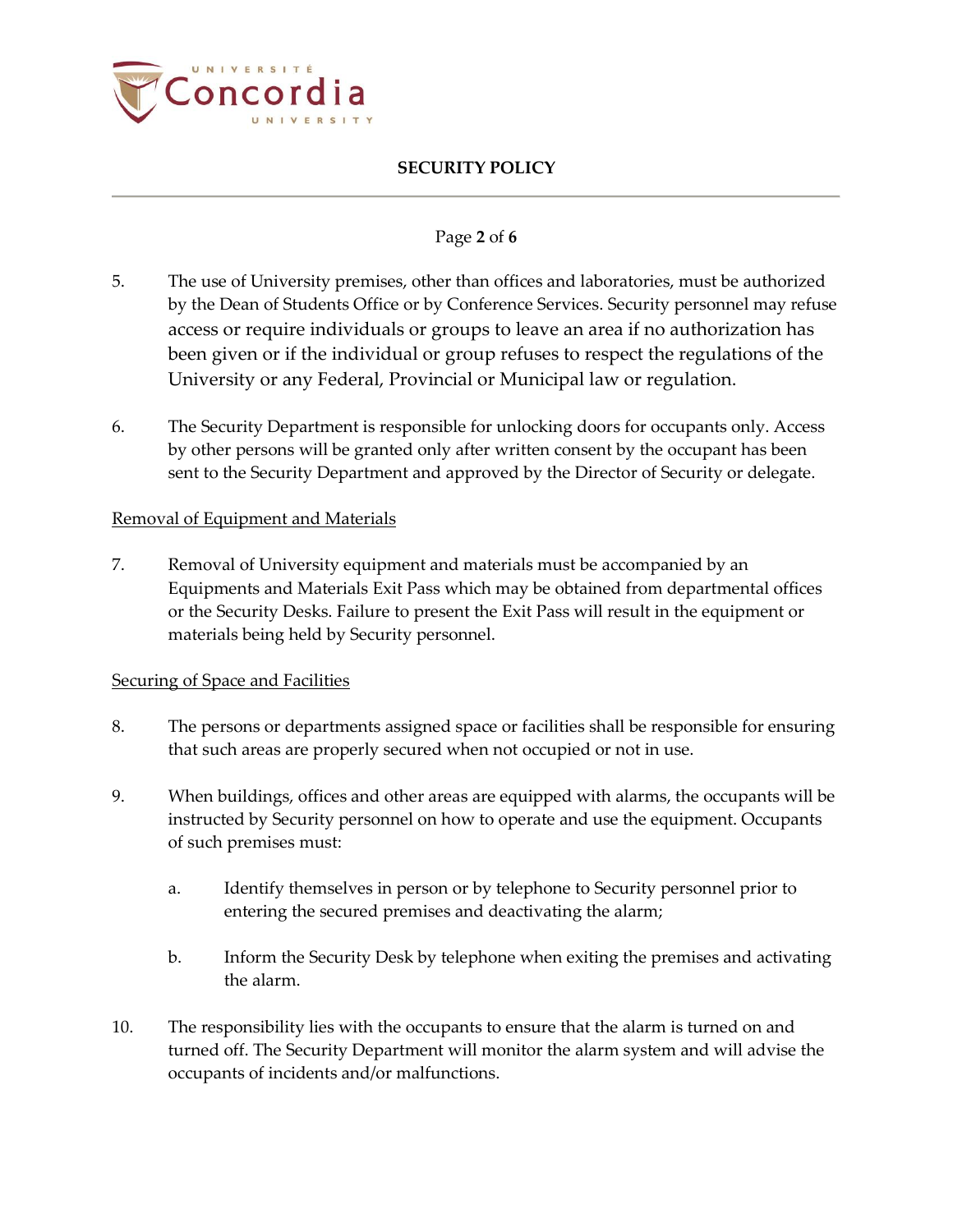

### Page **3** of **6**

- 11. The costs for all maintenance or replacement of alarm equipment will be charged to the occupants.
- 12. Fines and charges may be levied for false alarms caused by the occupants.

#### Illegal Behaviour

- 13. No person shall damage or destroy University property, engage in violent behaviour, threaten violence or engage in any other illegal behaviour on University premises.
- 14. The Director of Security or delegate may call the police on campus to deal with illegal activities or to deal with an individual or group that refuses to leave an area in accordance with article 5 of this Policy. The Vice-President, Services shall be notified immediately if the police are called to intervene in disruptive behaviour, riots or demonstrations.

#### Special Security Coverage

- 15. The use of space and facilities at the University is regulated by a variety of bodies within the University. The Security Department is responsible for maintaining order on campus generally as well as for specific events.
- 16. Proposed events are to be booked through the Dean of Students Office or Conference Services.
- 17. Due to the nature of certain events, and in compliance with the *Policy on Alcohol on University Premises*, the Security Department will study the nature of the event, expected attendance, attendance restrictions (i.e. student or public) and the use of University or other equipment and materials. This information will determine whether additional Security requirements are needed. The Director of Security reserves the right to add additional security personnel where it is deemed necessary.
- 18. In assessing the need for additional Security requirements, the following will be considered:
	- Type of event (lecture, demonstration, party or concert)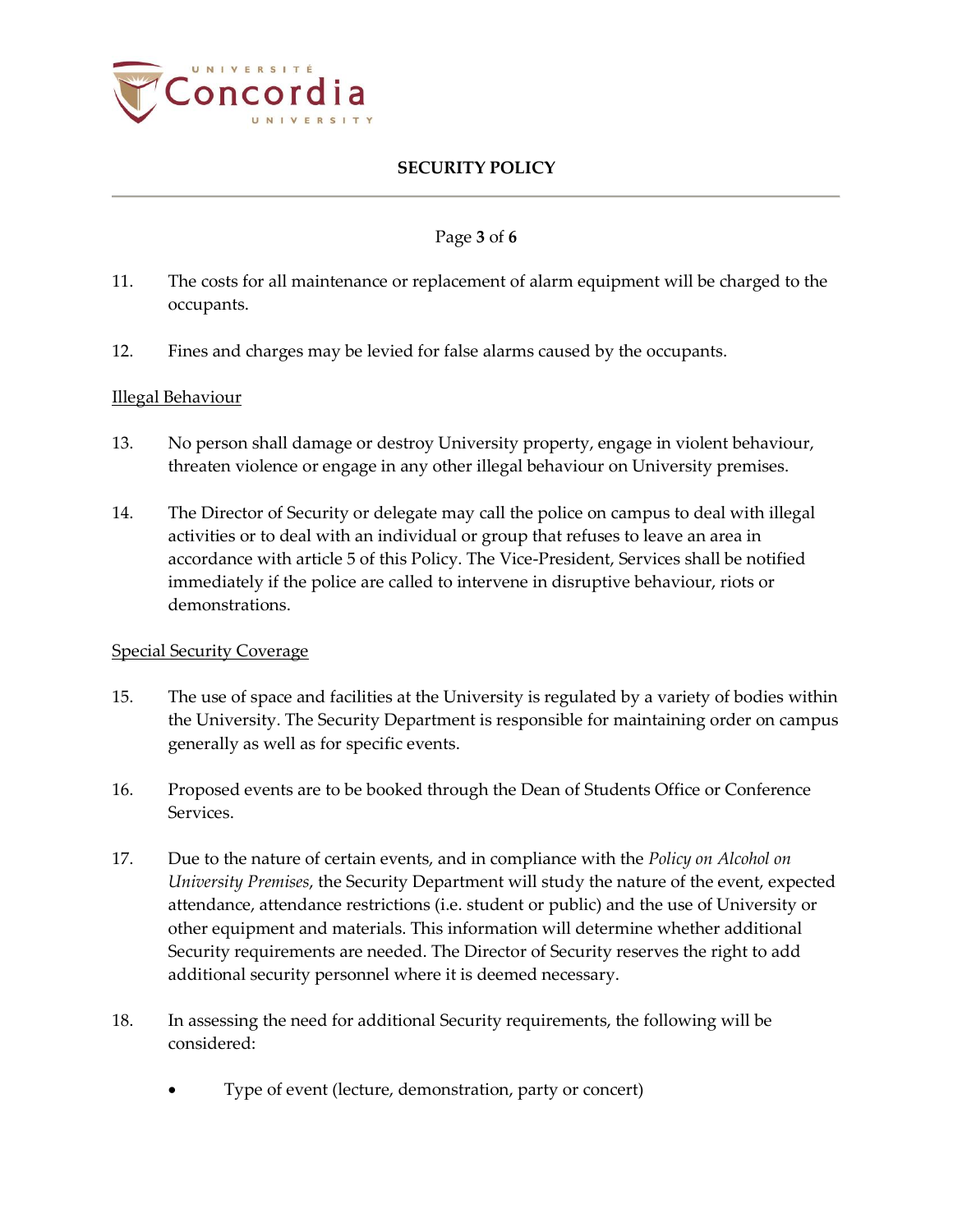

### Page **4** of **6**

- The nature of the event and any risks involved
- The number of people expected at the event
- The location where the event will be held. Consideration must be given to the ease of securing or containing the event.
- Attendance of V.I.P.'s. If so, will external law enforcement groups be providing Security or will the University Security personnel be required to protect these
- Individuals: External law enforcement groups supervising a University event must contact the University Security Department to coordinate the arrangements.
- 19. In some circumstances, the organizer of an event may supply Monitors to replace Security personnel on the condition that these persons receive training in evacuation procedures and event security three (3) days prior to the event being held.
- 20. The Director of Security reserves the right to impose additional Security requirements as he or she deems necessary.
- 21. The costs for any Security coverage required shall be billed and paid for by the event organizer or sponsor.
- 22. Should event organizers not respect the conditions as instructed by the Director of Security, the event may be cancelled or shut down.

#### Fraud and Theft

- 23. Thefts or suspected thefts are to be reported to the Security Department immediately.
- 24. A Security Agent will conduct a preliminary investigation and report to the Director of Security or delegate.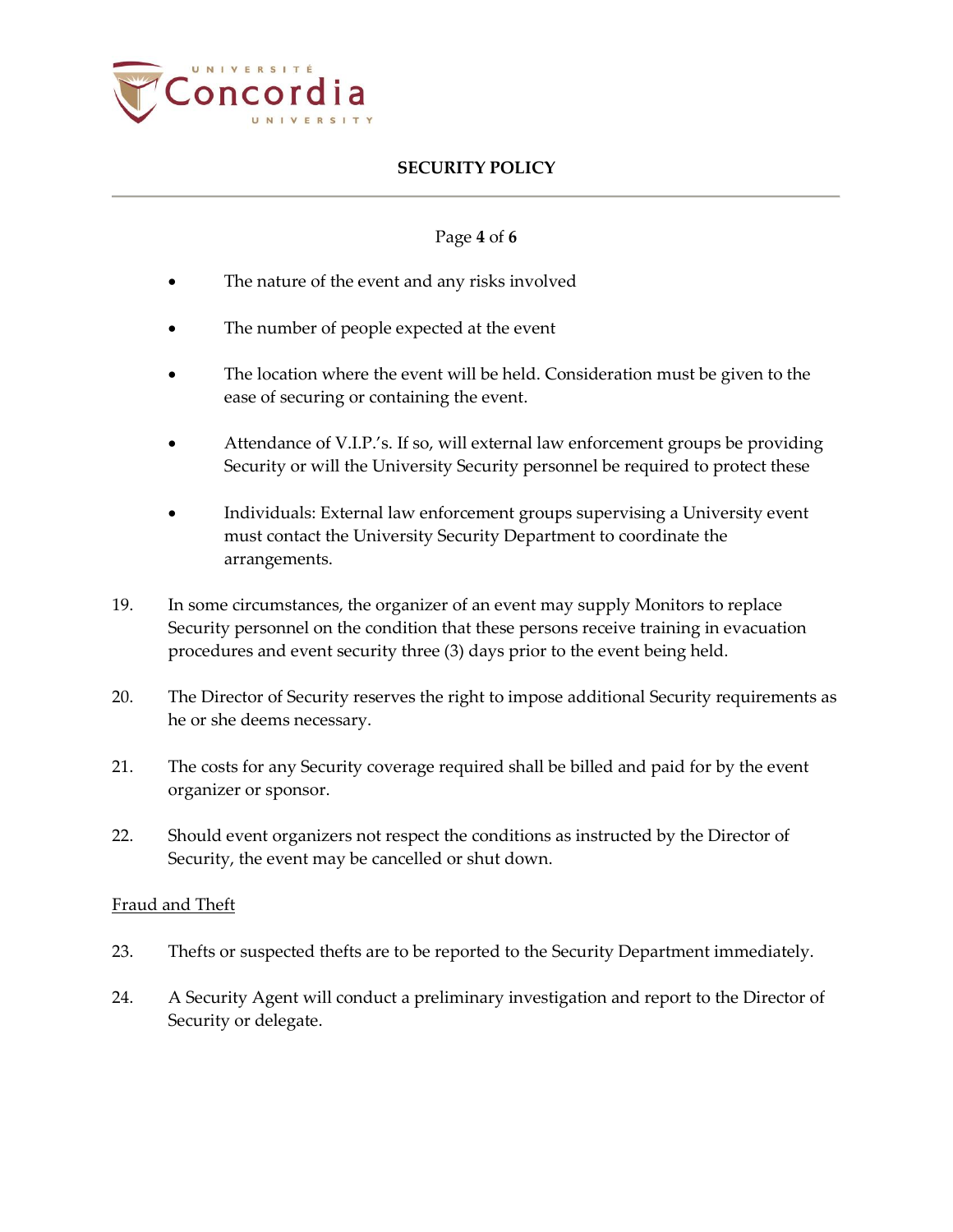

### Page **5** of **6**

- 25. The victim(s) will be requested to complete a written statement outlining the circumstances prior to, during and after the theft and supply an itemized and detailed description of the goods stolen (make, model and serial numbers).
- 26. When the theft or loss involves University property, the police will be called and informed of the incident.
- 27. When personal property is involved, the victim will be advised to inform the police of the theft . It is the victim's responsibility to inform the police.
- 28. The Director of Security or delegate will conduct further investigation as is deemed necessary.

#### Lost and Found

- 29. The Director of Security shall direct and oversee the overall Lost and Found Service. The Operations Officers shall manage their respective campus' Lost and Found.
- 30. All persons on University premises must return or report abandoned or suspicious objects to the Security Department.
- 31. The Security Department will handle with care all objects under its custody. Objects containing sensitive and personal information will be treated with confidentiality.
- 32. An effort shall be made by the Security Desk Officer to locate the owner of an abandoned object. If ownership is not determined, the object shall be forwarded to the Security Office for further investigation.
- 33. Custody of objects by the Security Department shall be for no longer than sixty (60) calendar days.
- 34. Unclaimed objects will be handed over to charity organizations or destroyed.
- 35. Documentation of abandoned objects detailing its discovery, inventory, claim and disposal shall be kept for a period of one (1) calendar year.